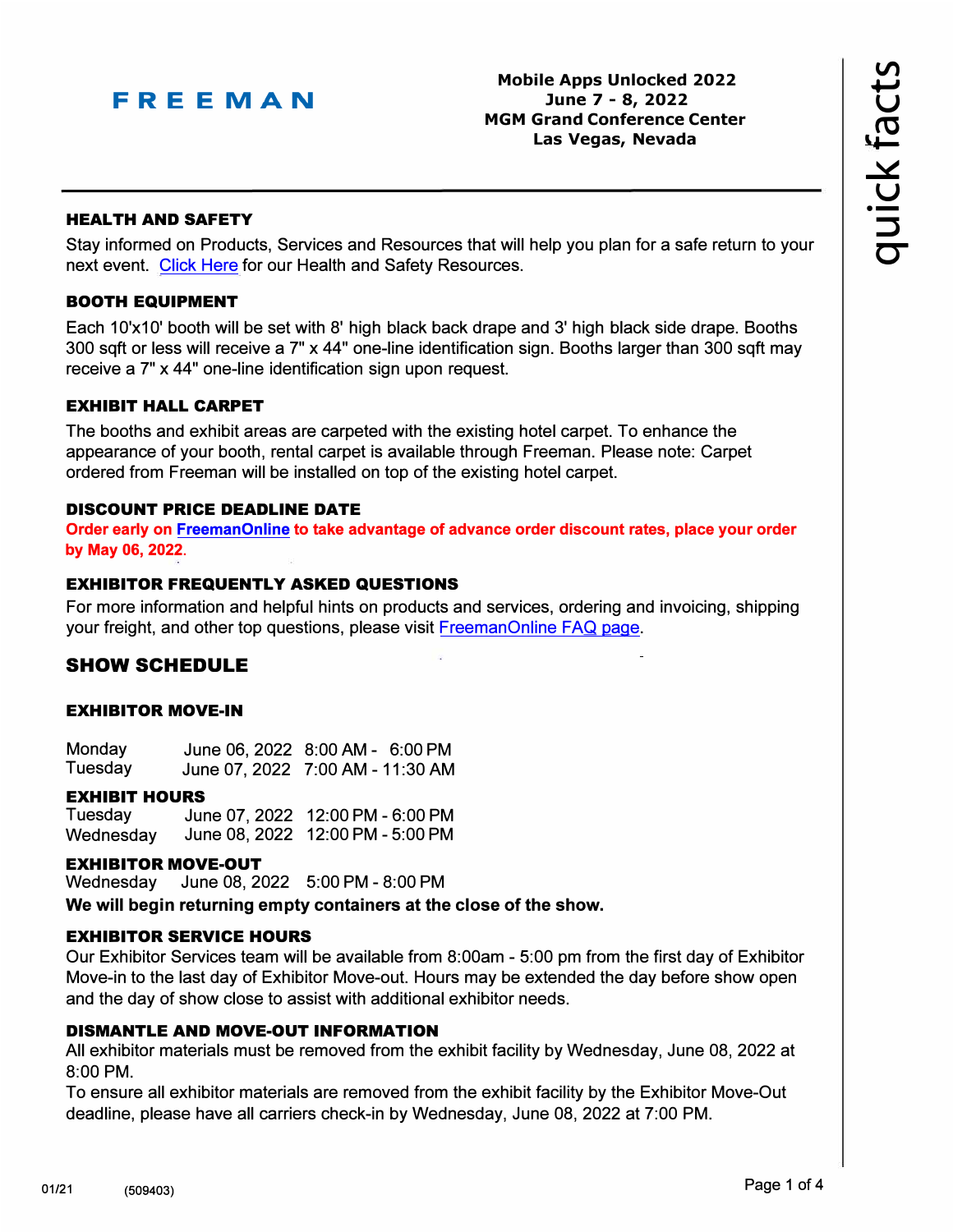### POST SHOW PAPERWORK AND LABELS

Our Exhibitor Support Department will gladly prepare your outbound Material Handling Agreement and labels in advance. Complete the Outbound Shipping form and your paperwork will be available at show site. Be sure your carrier knows the company name and booth number when making arrangements for shipping your exhibit at the close of the show.

#### EXCESSIVE TRASH AND BOOTH ABANDONMENT

Any excessive trash which consists of display materials, carpet, padding, crates and/or pallets will be disposed of and charged both a handling fee and disposal fee during move-in. Excessive booth materials and/or literature left in the booth at the end of the published exhibitor move-out that is not labeled for an outbound shipment will be considered abandoned and deemed as trash. The exhibitor will be charged for the removal and disposal of these items. Charges may include Installation & Dismantle Labor, Forklift/Rigging Labor, and/or Dumpster Fee. Please call our Exhibitor Support Department at (888) 508-5054 for a quote.

# **SERVICE CONTRACTOR CONTACTS / INFORMATION:**

#### FREEMAN

(888) 508-5054 ExhibitorSupport@freeman.com

### FREEMAN EXHIBIT TRANSPORTATION

(800) 995-3579 Toll Free US & Canada or +1 (512) 982-4187 or +1 (817) 607-5183 Local & International Shipping Services or fax +1 (469) 621-5810 or email exhibit.transportation@freeman.com

#### FREEMAN ONLINE®

**Take advantage of discount pricing by ordering online at [FreemanOnline](https://www.freemanco.com/store?utm_source=Forms&utm_medium=PDF) by May 06, 2022.**  Using the enhanced Freeman Online, you will enjoy easy access to added features and functions as well as the high caliber of Freeman services you've come to expect - **before, during** and **after**  your show.

To place online orders you will be required to enter your unique Username and Password. If this is your first time to use Freeman Online, click on the **"Create an Account"** link. To access Freeman Online without using the email link, visit [FreemanOnline.](https://www.freemanco.com/store?utm_source=Forms&utm_medium=PDF) 

If you need assistance with Freeman Online please call Exhibitor Support at (888) 508-5054 Toll Free US & Canada or +1 (512) 982-4186 or +1 (817) 607-5000 Local & International.

### SHIPPING INFORMATION

Warehouse Shipping Address:

Exhibiting Company Name / Booth # **Mobile Apps Unlocked 2022** C/O FREEMAN 6675 W Sunset Rd, Las Vegas, NV 89118